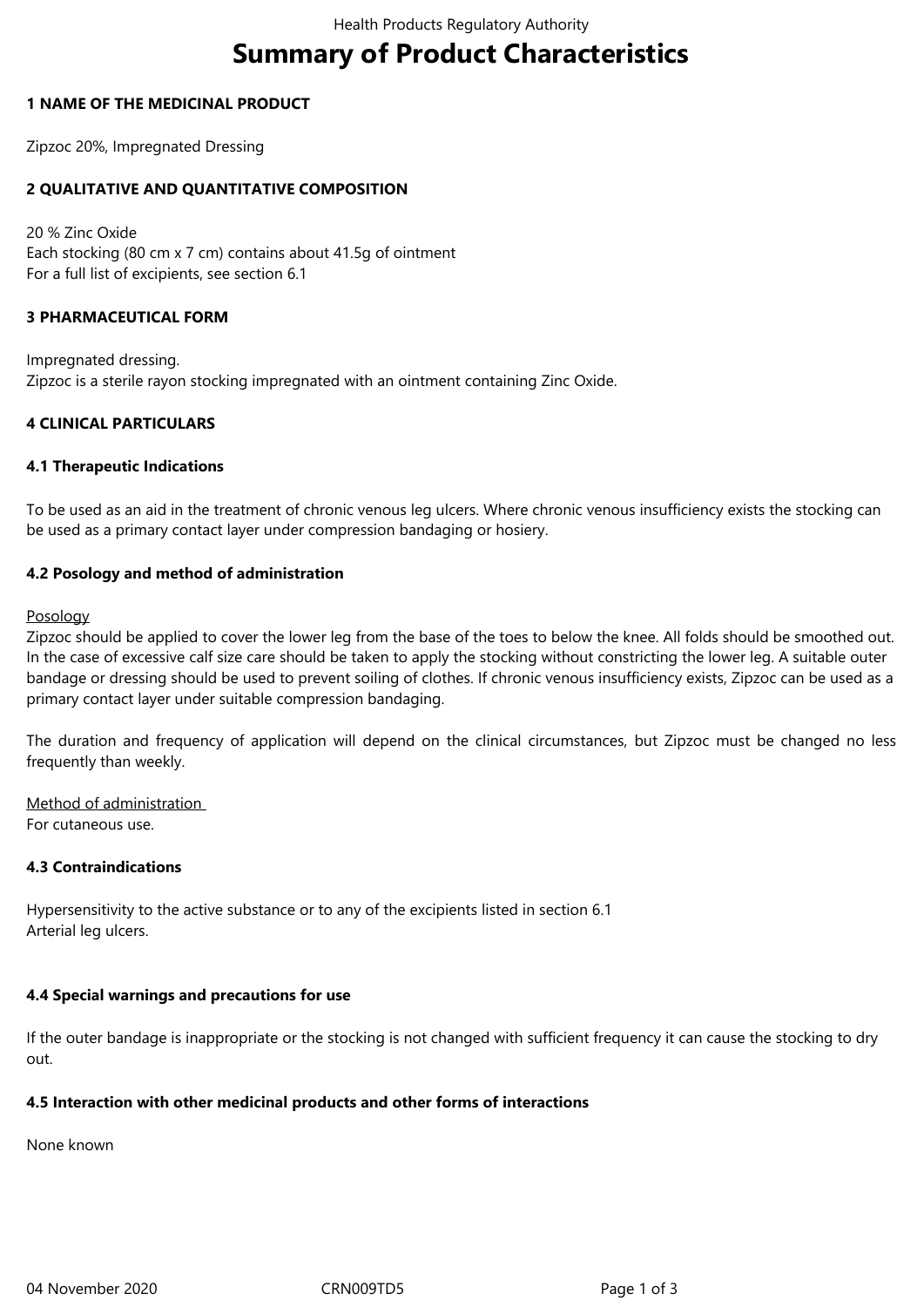## **4.6 Fertility, pregnancy and lactation**

There is no evidence to suggest Zipzoc should not be used during pregnancy or lactation.

## **4.7 Effects on ability to drive and use machines**

It is unlikely to have an effect.

## **4.8 Undesirable effects**

General disorders and administration site conditions Very rare: Application site pain Very rare: Oedema

Skin and subcutaneous tissue disorders Very rare: Application site folliculitis Very rare: Erythema.

Reporting of suspected adverse reactions:

Reporting suspected adverse reactions after authorisation of the medicinal product is important. It allows continued monitoring of the benefit/risk balance of the medicinal product. Healthcare professionals are asked to report any suspected adverse reactions via HPRA Pharmacovigilance, Website: www.hpra.ie;

#### **4.9 Overdose**

None known.

## **5 PHARMACOLOGICAL PROPERTIES**

#### **5.1 Pharmacodynamic properties**

ATC-code: D09A B01

The stocking consists of tubular rayon gauze impregnated with zinc oxide Ph Eur 20% in an ointment base. Zinc oxide has a soothing and protective effect. Zipzoc has no effect on the underlying condition of chronic venous leg ulcers, but can be used under appropriate compression bandaging where chronic venous insufficiency is the problem.

#### **5.2 Pharmacokinetic properties**

Not applicable.

#### **5.3 Preclinical safety data**

Nothing relevant to add to the prescribing information.